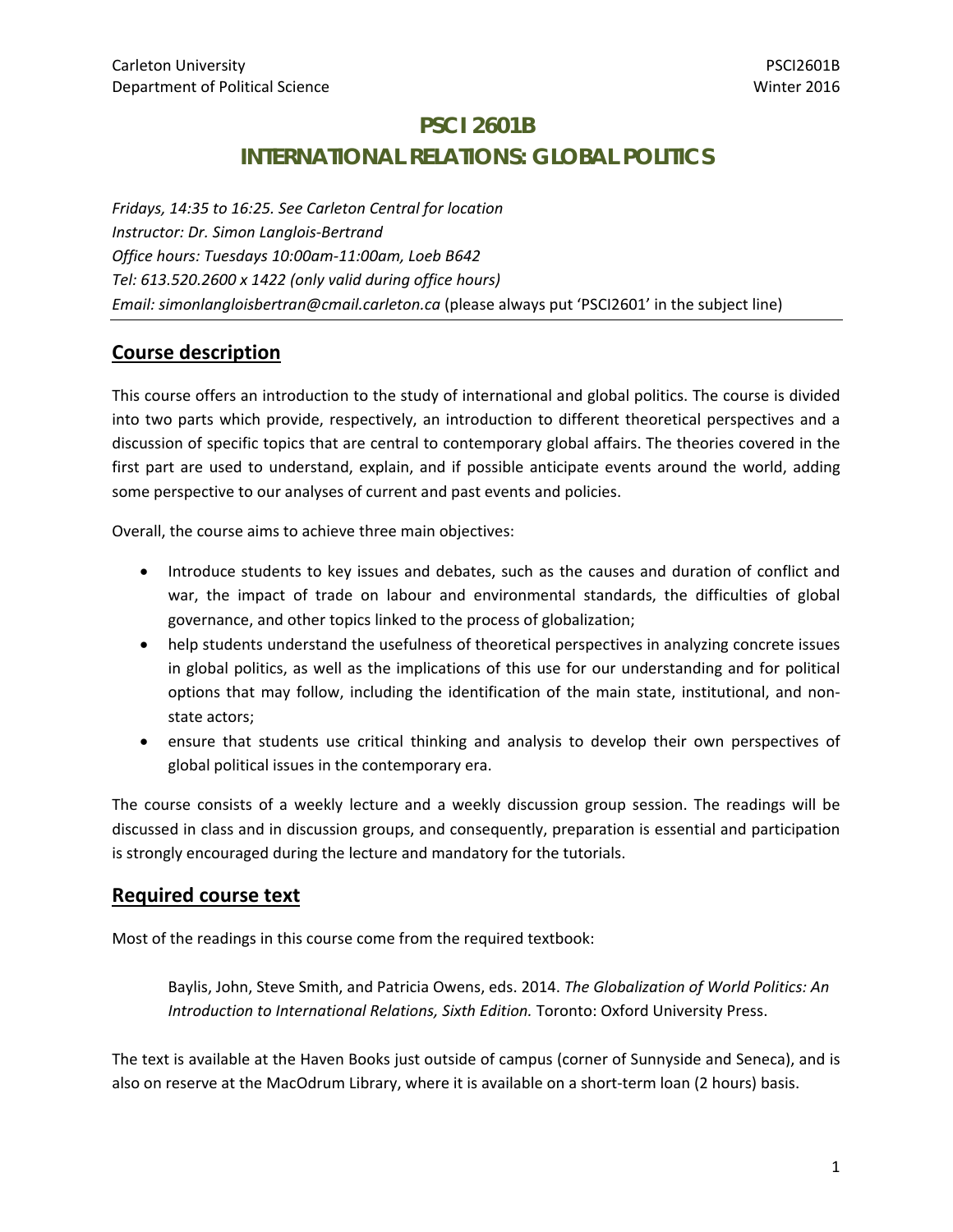Students are also encouraged to use the Online Resource Centre that accompanies this text. This website includes review questions, case studies, glossary, and other helpful material to complement the chapters. The Resource Centre is available at http://global.oup.com/uk/orc/politics/intro/baylis6e/

# **Evaluation**

| <b>Item</b>                                   | <b>Due Date</b>              | Weight |
|-----------------------------------------------|------------------------------|--------|
| Discussion group attendance and participation | N/A                          | 10%    |
| Research paper proposal                       | February 11 <sup>th</sup>    | 10%    |
| Mid-term                                      | February 26th                | 25%    |
| Research paper                                | March 31st                   | 25%    |
| Final Exam                                    | Final exam period (date TBD) | 30%    |
| <b>Total</b>                                  |                              | 100%   |

Students will be provided with detailed instructions and guidelines for each assignment in class and via cuLearn (login at www.carleton.ca/culearn). Students are responsible for getting this information and contacting the instructor for any precisions they feel necessary. Regular updates will be posted on cuLearn, so students are strongly encouraged to check the website on a daily basis, as well as ensuring that their Carleton email inbox works properly.

**Policy on late assignments.** All assignments are due online through cuLearn, before midnight on the night of the due date. No email copy will be accepted. No copy handed in the political science department drop box will be accepted. Exceptions on these criteria must be justified with the instructor ahead of the due date, in which case alternative arrangements will be made if necessary. Late assignments will be penalized by 10% a day, up to a maximum of 5 days (50%). The midnight cut‐off always applies to determine the number of days to be counted in the late penalty. Assignments submitted after midnight on the night of the fifth day following the due date will automatically be given a grade of 0.

Extensions/exceptions will not be granted except on medical grounds, with appropriate documentation. These rules are enforced to ensure fairness across the large number of students registered in the course.

**Discussion groups.** Students are strongly encouraged to attend and participate to weekly discussion groups. Half of the points allocated to tutorials will go to attendance, while the other half will be assigned according to the quality of the participation. Note that quantity does not equate to quality: it is not necessary for a student to talk continuously in order to get a high mark for participation. Rather, participation will be evaluated with regard to how the student engages with the arguments put forward by other members of the group, and how her/his interventions are well grounded in both the lectures and readings. More details will be provided during the first session.

Please be aware that there is no alternative to the participation grade, nor will there be possibilities to make up for the grade at the end of the semester: if students choose to not attend or participate in the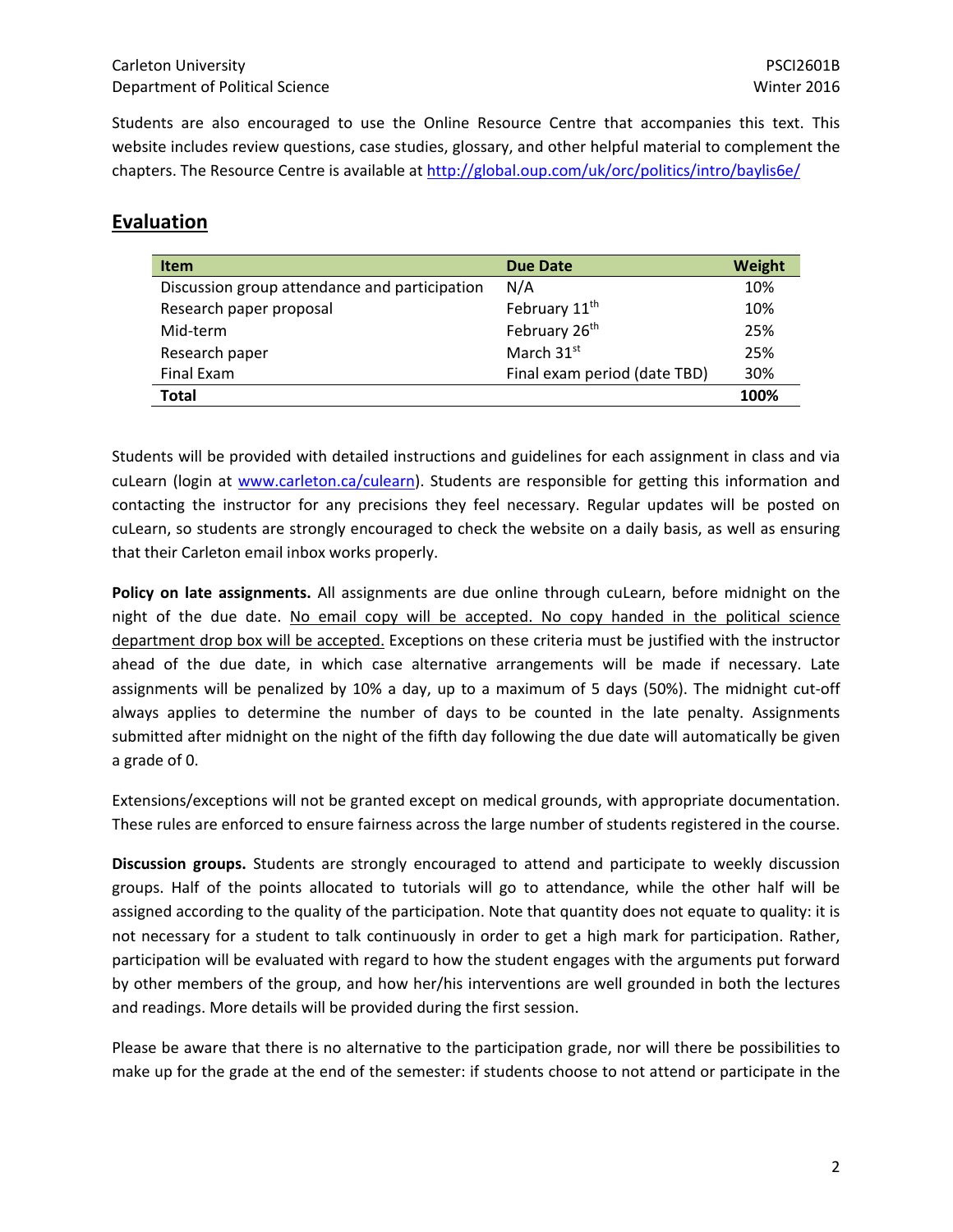discussion groups, they will forfeit this mark. Moreover, students can discuss their performance with their TA during the semester if they want to receive early feedback.

**Research paper proposal and research paper.** The research paper will need to present a critical examination of a key issue in global politics. In order to ensure an adequate planning of the work and the incorporation of early feedback, students will need to submit a two-page proposal before February  $11<sup>th</sup>$ . Detailed instructions on this requirement, as well as for the full paper, will be provided during the first two weeks of the semester.

**Mid‐term (in class)**. The mid‐term will be held in class on February 26th, and will consist of short answer and essay questions. Additional information will be given in class.

**Final exam**. The cumulative final exam will be held during the exam period in April. A description of the exam format and content will be provided during the last class.

## **Academic Resources**

| If you need assistance with       | Refer to                              | <b>Contact Information</b>                   |
|-----------------------------------|---------------------------------------|----------------------------------------------|
| • Finding a tutor                 | <b>Student Academic Success</b>       | 302 Tory Building, 613-520-7850              |
| • One-on-one study skills support | Centre - Learning Support             | http://www2.carleton.ca/sasc/                |
| • Group study skills workshops    | Services                              | No appointments necessary.                   |
| • Reserving group study rooms     |                                       |                                              |
| • Academic support and advice     | <b>Student Academic Success</b>       | 302 Tory Building, 613-520-7850              |
| • Choosing, changing major        | Centre – Academic Advising            | http://www2.carleton.ca/sasc/                |
| • Academic planning               |                                       | No appointments necessary.                   |
| • A learning disability           | <b>Paul Menton Centre</b>             | 501 University Centre, 520-6608              |
|                                   |                                       | http://www2.carleton.ca/pmc/                 |
| • Developing writing skills       | <b>Writing Tutorial Service</b>       | 4th Floor MacOdrum Library, 613-520-6632     |
|                                   |                                       | http://www2.carleton.ca/sasc/writing-        |
|                                   |                                       | tutorial-service/                            |
| • Polishing English conversation  | <b>International Student Services</b> | 128 University Centre, 613-520-6600          |
| skills                            | Office, Conversation Groups           | http://www1.carleton.ca/isso/                |
| • Research assistance             | Research Help Desk, MacOdrum          | MacOdrum Library, 520-2735                   |
|                                   | Library                               | http://www.library.carleton.ca/              |
| • Statistics/SPSS assistance (by  | Data Centre, MacOdrum Library         | Statistical Consultant, 520-2600 x 2619      |
| appointment only)                 |                                       | http://www.library.carleton.ca/contact/servi |
|                                   |                                       | ce-points/data-centre                        |
| • Coping with stress or crisis    | Office of Student Affairs             | 613-520-2600, x 2573                         |
|                                   |                                       | http://www.carleton.ca/studentaffairs        |
|                                   | <b>Health and Counseling Serices</b>  | 613-520-6674                                 |
|                                   |                                       | www.carleton.ca/health                       |

# **Topics and Schedule**

The following list of topics is offered as a tentative schedule only. Flexibility being essential in order to cover the course material at a pace that works for both the students and the instructor, some changes may be made at the discretion of the latter.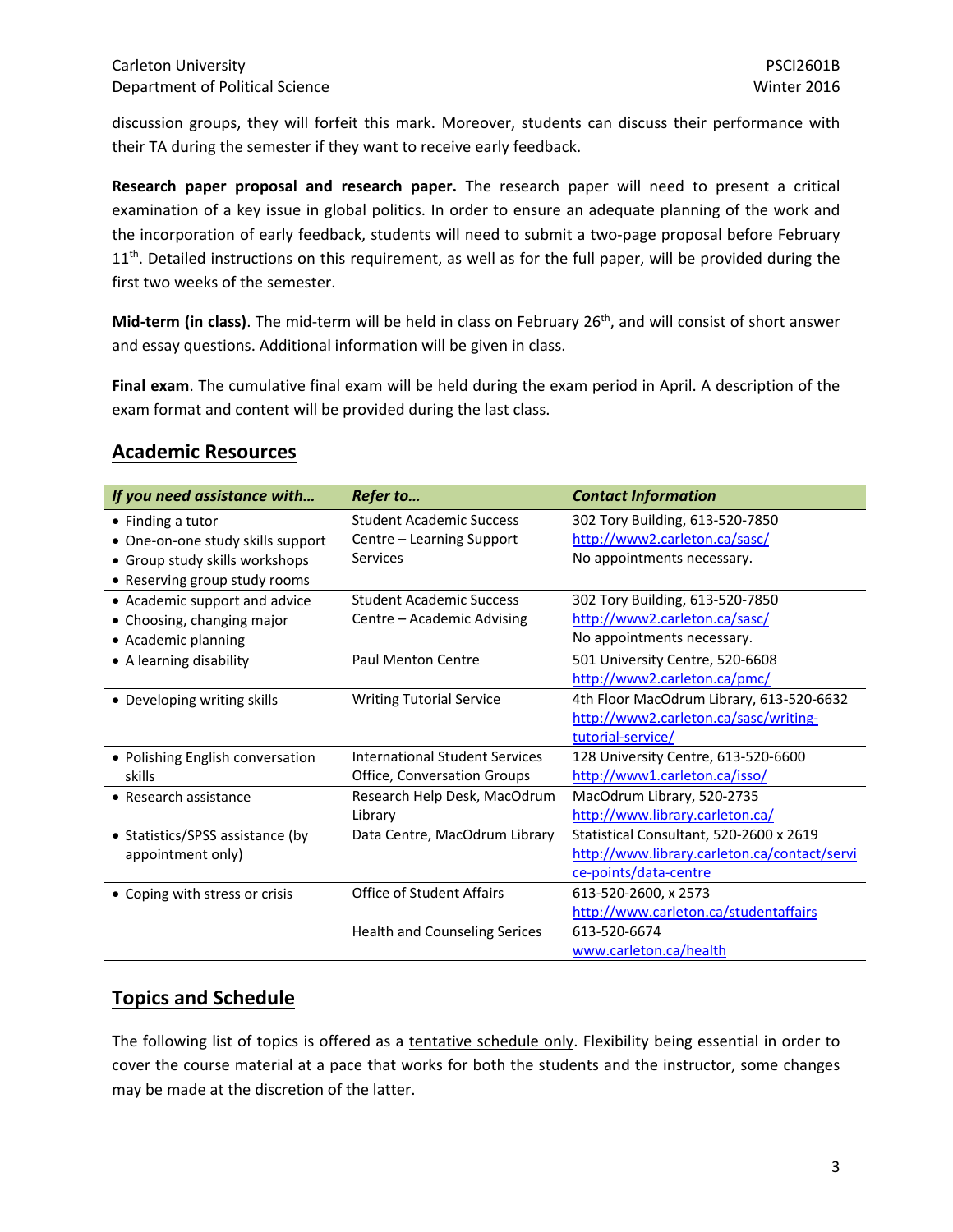#### *LECTURE #1 (January 8th)*

Topics: Introduction to global politics; What is globalization? *No discussion group.*

Required reading:

- Introduction
- Chapter 1 (Globalization and global politics)

### *LECTURE #2 (January 15th)*

Topics: The contemporary context of global politics *Discussion group #1.*

Required readings:

- Chapter 4 (From the end of the cold war to a new global era?)
- Chapter 5 (Rising powers and the emerging global order)

Optional:

Chapter 3 (International history 1900‐99)

*LECTURE #3 (January 22nd)*

Topics: Foundational theories: Realism and Liberalism *Discussion group #2*

Required readings:

- Chapter 6 (Realism)
- Chapter 7 (Liberalism)

*LECTURE #4 (January 29th)*

Topics: Contemporary debates: the "Neos" and social constructivism *Discussion group #3.*

Required readings:

- Chapter 8 (Contemporary mainstream approaches: neo-realism and neo-liberalism)
- Chapter 10 (Social constructivism)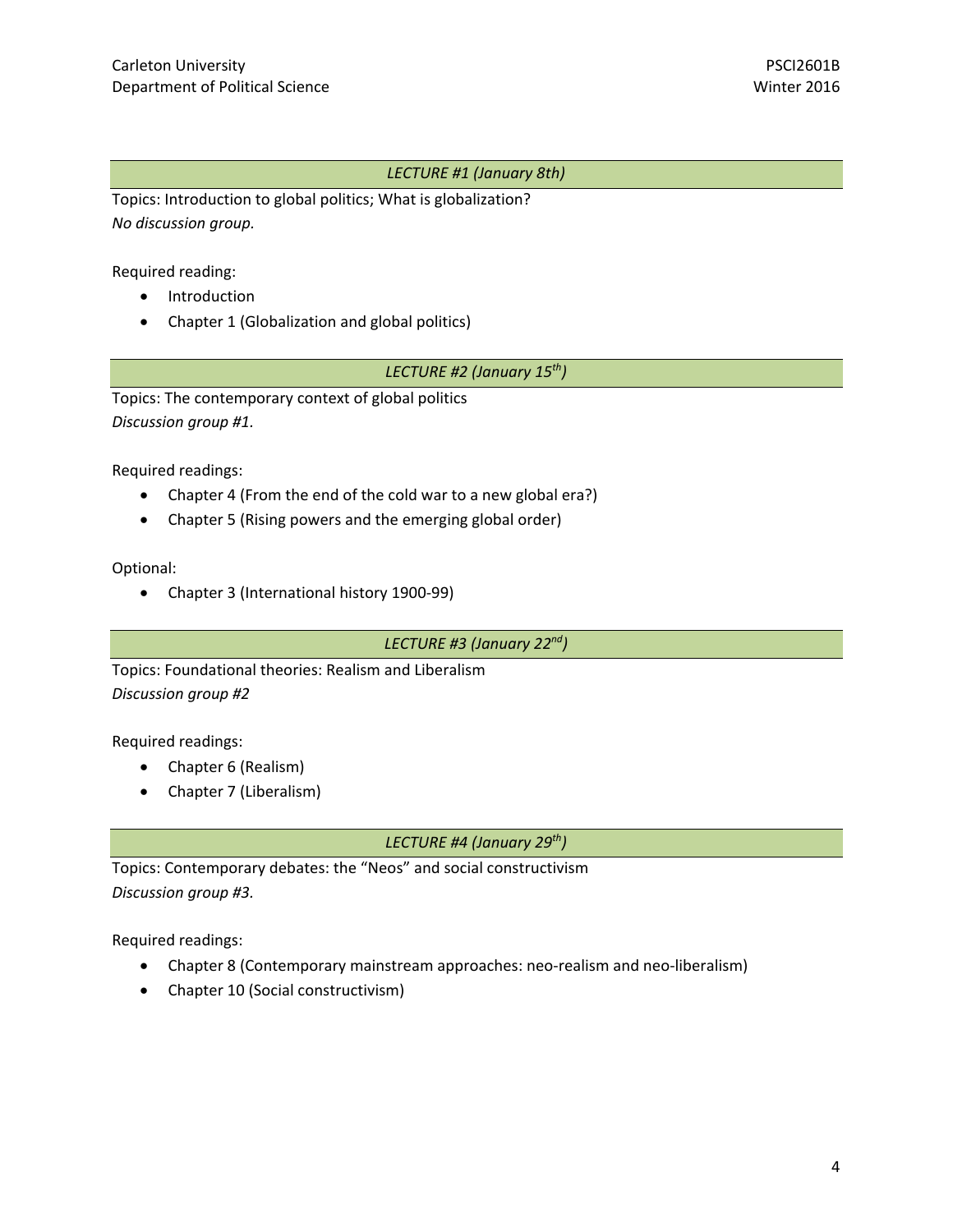#### *LECTURE #5 (February 5th)*

Topics: Critical perspectives: Marxism and feminism in international relations *Discussion group #4.*

Required reading:

- Chapter 9 (Marxist theories of international relations)
- Chapter 17 (Gender in world politics)

Optional:

• Chapter 11 (Poststructuralism)

#### *LECTURE #6 (February 12th)*

Topics: The contested nature of security; the concept of human security *Discussion group #5.*

Required reading:

- Chapter 15 (International and global security)
- Chapter 29 (Human security)

*February 19th* 

NO CLASS. READING WEEK.

*LECTURE #7 (February 26th)*

#### **Midterm.**

*No discussion groups.*

*LECTURE #8 (March 4th)*

Topic: The changing nature of war; terrorism and new security threats *Discussion group #6*

Required readings:

- Chapter 14 (The changing character of war)
- Chapter 23 (Terrorism and globalization)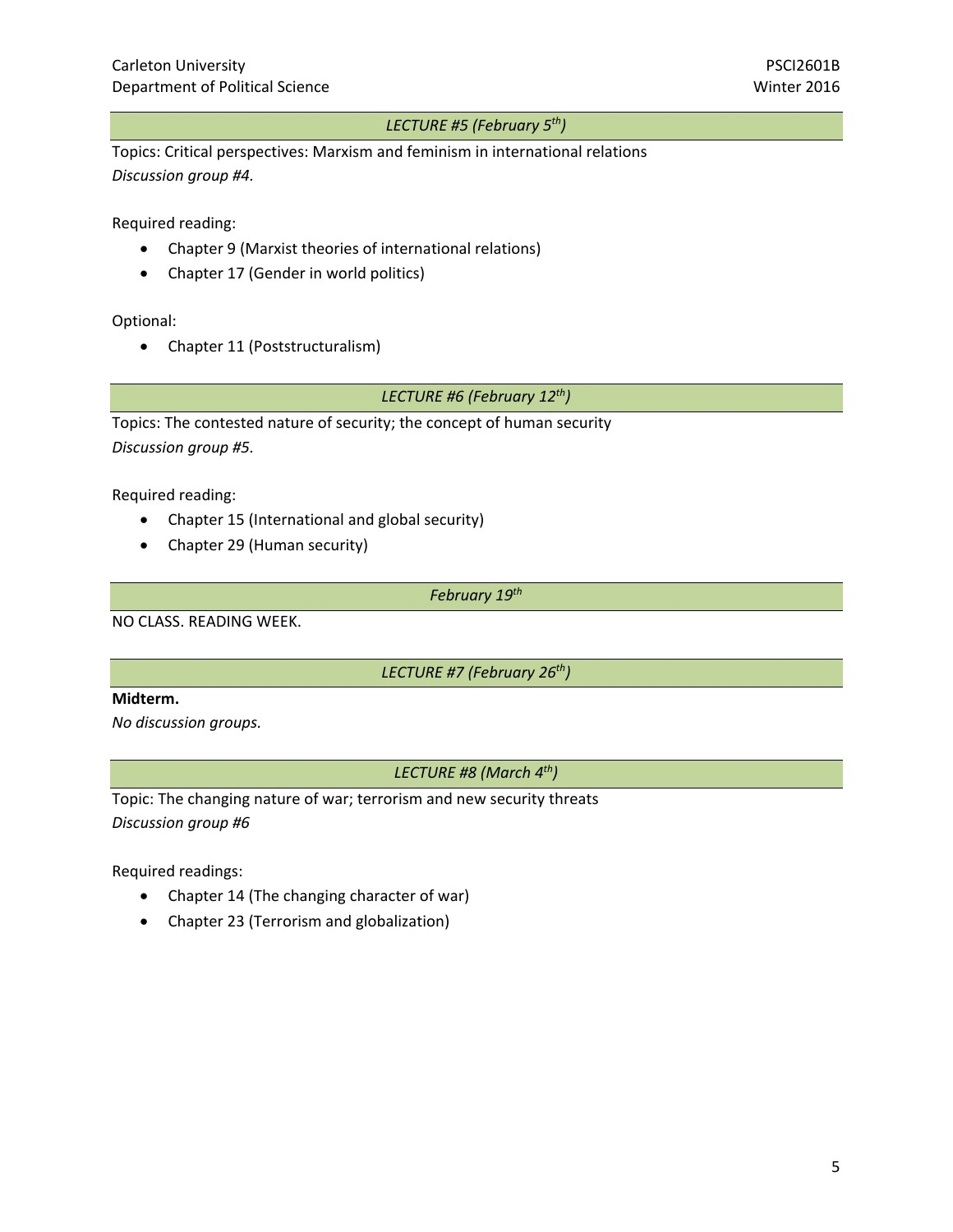#### *LECTURE #9 (March 11th)*

Topics: Trade and the global economy; poverty and development *Discussion group #7.*

Required readings:

- Chapter 27 (Global trade and global finance)
- Chapter 28 (Poverty, development and hunger)

Optional:

Chapter 16 (International political economy in an age of globalization)

*LECTURE #10 (March 18th)*

Topics: Human rights and humanitarian intervention *Discussion group #8.*

Required readings:

Chapter 31 (Humanitarian intervention in world politics)

Optional:

Chapter 30 (Human rights)

*March 25th* 

NO CLASS. STATUTORY HOLIDAY.

#### *LECTURE #11 (April 1st)*

Topics: Global governance and institutions; environmental issues *Discussion group #9.*

Required readings:

- Chapter 20 (The United Nations)
- Chapter 22 (Environmental issues)

Optional:

- Chapter 18 (International law)
- Chapter 19 (International regimes)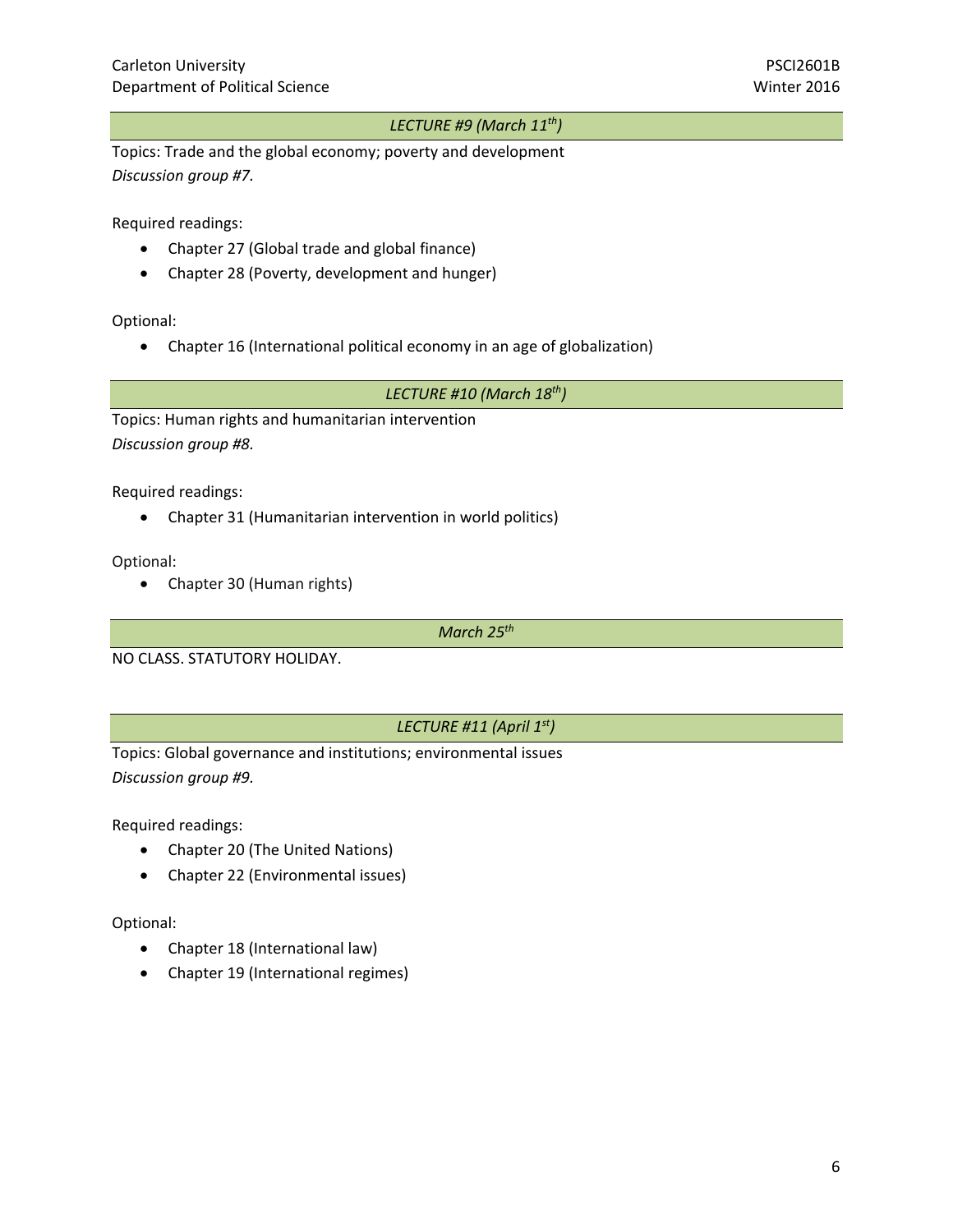#### *LECTURE #12 (April 8th)*

Topics: New political actors and communities under globalization; final thoughts *Discussion group #10.*

Required readings:

- Chapter 21 (Transnational actors and international organizations in global politics)
- Chapter 32 (Globalization and the transformation of political community)

## **Student Conduct, Academic Regulations and Academic Accommodations**

**For students with Disabilities**: The Paul Menton Centre for Students with Disabilities (PMC) provides services to students with Learning Disabilities (LD), psychiatric/mental health disabilities, Attention Deficit Hyperactivity Disorder (ADHD), Autism Spectrum Disorders (ASD), chronic medical conditions, and impairments in mobility, hearing, and vision. If you have a disability requiring academic accommodations in this course, please contact PMC at 613‐520‐6608 or pmc@carleton.ca for a formal evaluation. If you are already registered with the PMC, contact your PMC coordinator to send me your *Letter of Accommodation* at the beginning of the term, and no later than two weeks before the first in‐ class scheduled test or exam requiring accommodation (*if applicable*). After requesting accommodation from PMC, meet with me to ensure accommodation arrangements are made. Please consult the PMC website for the deadline to request accommodations for the formally‐scheduled exam (*if applicable*).

**For Religious Observance:** Students requesting accommodation for religious observances should apply in writing to their instructor for alternate dates and/or means of satisfying academic requirements. Such requests should be made during the first two weeks of class, or as soon as possible after the need for accommodation is known to exist, but no later than two weeks before the compulsory academic event. Accommodation is to be worked out directly and on an individual basis between the student and the instructor(s) involved. Instructors will make accommodations in a way that avoids academic disadvantage to the student. Instructors and students may contact an Equity Services Advisor for assistance (www.carleton.ca/equity).

**For Pregnancy:** Pregnant students requiring academic accommodations are encouraged to contact an Equity Advisor in Equity Services to complete a *letter of accommodation*. Then, make an appointment to discuss your needs with the instructor at least two weeks prior to the first academic event in which it is anticipated the accommodation will be required.

**Plagiarism:** The University Senate defines plagiarism as "presenting, whether intentional or not, the ideas, expression of ideas or work of others as one's own." This can include:

- reproducing or paraphrasing portions of someone else's published or unpublished material, regardless of the source, and presenting these as one's own without proper citation or reference to the original source;
- submitting a take-home examination, essay, laboratory report or other assignment written, in whole or in part, by someone else;
- using ideas or direct, verbatim quotations, or paraphrased material, concepts, or ideas without appropriate acknowledgment in any academic assignment;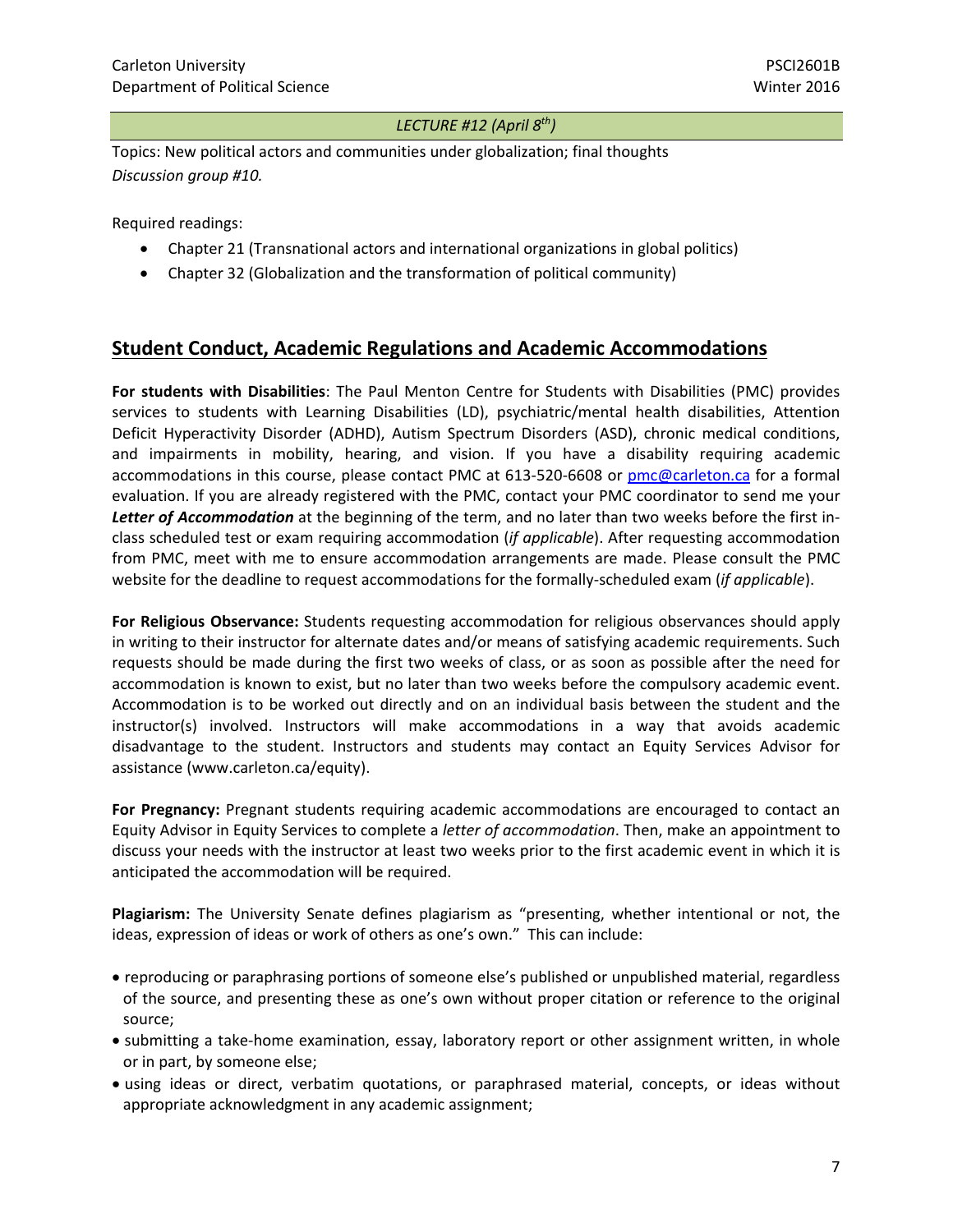- using another's data or research findings;
- failing to acknowledge sources through the use of proper citations when using another's works and/or failing to use quotation marks;
- handing in "substantially the same piece of work for academic credit more than once without prior written permission of the course instructor in which the submission occurs.

Plagiarism is a serious offence which cannot be resolved directly with the course's instructor. The Associate Deans of the Faculty conduct a rigorous investigation, including an interview with the student, when an instructor suspects a piece of work has been plagiarized. Penalties are not trivial. They may include a mark of zero for the plagiarized work or a final grade of "F" for the course.

Student or professor materials created for this course (including presentations and posted notes, labs, case studies, assignments and exams) remain the intellectual property of the author(s). They are intended for personal use and may not be reproduced or redistributed without prior written consent of the author(s).

**Submission and Return of Term Work:** Papers must be submitted directly to the instructor according to the instructions in the course outline and will not be date-stamped in the departmental office. Late assignments may be submitted to the drop box in the corridor outside B640 Loeb. Assignments will be retrieved every business day at **4 p.m.**, stamped with that day's date, and then distributed to the instructor. For essays not returned in class please attach a **stamped, self‐addressed envelope** if you wish to have your assignment returned by mail. Final exams are intended solely for the purpose of evaluation and will not be returned.

**Grading:** Standing in a course is determined by the course instructor, subject to the approval of the faculty Dean. Final standing in courses will be shown by alphabetical grades. The system of grades used, with corresponding grade points is:

| Percentage | Letter grade | 12-point scale | Percentage | Letter grade | 12-point scale |
|------------|--------------|----------------|------------|--------------|----------------|
| 90-100     | A+           | 12             | 67-69      | ີເ⊤          |                |
| 85-89      | A            | 11             | 63-66      |              |                |
| 80-84      | А-           | 10             | 60-62      |              |                |
| 77-79      | B+           |                | 57-59      | D+           |                |
| 73-76      | В            | 8              | 53-56      |              |                |
| 70-72      | B-           |                | 50-52      | D-           |                |

**Approval of final grades:** Standing in a course is determined by the course instructor subject to the approval of the Faculty Dean. This means that grades submitted by an instructor may be subject to revision. No grades are final until they have been approved by the Dean.

**Carleton E‐mail Accounts:** All email communication to students from the Department of Political Science will be via official Carleton university e-mail accounts and/or cuLearn. As important course and University information is distributed this way, it is the student's responsibility to monitor their Carleton and cuLearn accounts.

**Carleton Political Science Society:** The Carleton Political Science Society (CPSS) has made its mission to provide a social environment for politically inclined students and faculty. Holding social events, debates, and panel discussions, CPSS aims to involve all political science students at Carleton University. Our